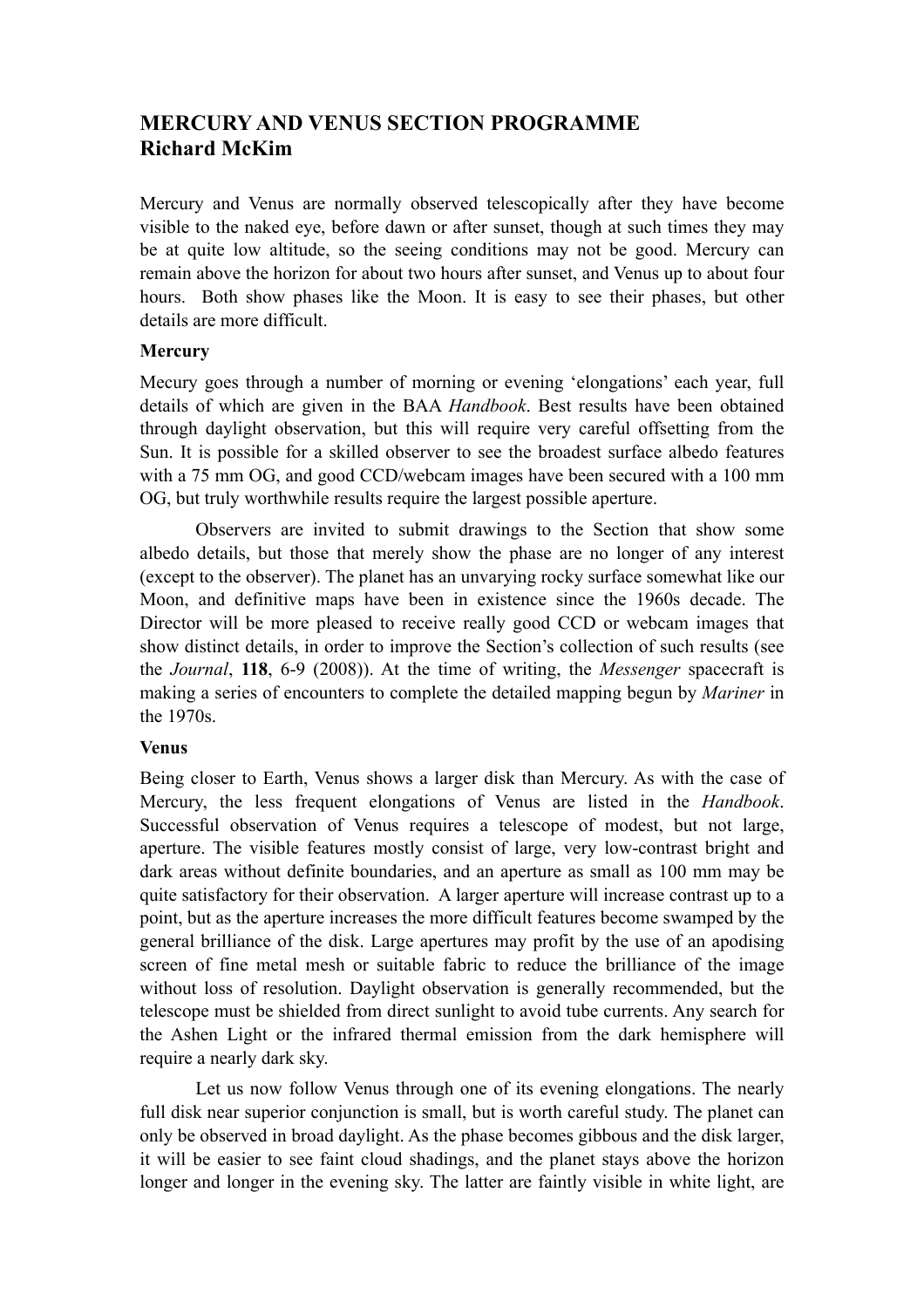enhanced with a blue or violet filter and are best revealed by ultraviolet imaging. A number of manufacturers supply UV filters. These must always be combined with a suitable infrared blocking filter when used with a CCD or webcam. The most characteristic UV features are Y- and psi-shaped markings, their tails trailing along the equator at an altitude of some 65 km above the red hot surface of the planet, and they show a retrograde rotation period just short of four days. (Compare this with the slowly rotating surface which exhibits an almost captured rotation period.) The cloud patterns are subject to change, especially due to veiling by higher and brighter cloud, but they have persisted in the same general form for many decades. The rotation period varies slightly with latitude according to the spacecraft images, and it will be of interest to analyse the excellent amateur images now being obtained to investigate this variation further. The poles of the planet show brighter regions, the so-called cusp-caps. Their size and brightness varies in a manner that does not seem to correlate with solar activity. Ultraviolet light will also show up occasional bright clouds which share in the four-day rotation. Such features are often best seen on the limb.

As the phase decreases during an evening (eastern) elongation, the planet approaches half-phase, or dichotomy. This moment is always early at eastern elongation and late for a morning elongation, but the difference between observation and theory seems to vary, so that careful estimates of phase or unprocessed images will be of value. The difference is greater at shorter wavelengths. The planet is now setting earlier and earlier each evening.

It will be seen that the terminator of the planet, lit by oblique solar illumination, is rather dull compared to the brilliantly illuminated limb. As the disk becomes a crescent, the terminator can sometimes show small inflections or irregularities. Most are illusory, caused by the juxtaposition of dark shadings and bright areas, but any such instance should be carefully logged. As the phase falls to around 0.1 or less, the horns start to become extended beyond the semidiameter. As inferior conjunction approaches it is sometimes possible to see them extended (by diffuse scattering in the upper atmosphere of the planet) to a full circle.

Another phenomenon only recorded with phase below 0.5 is the Ashen Light. First reported in the 17<sup>th</sup> Century, this is a coppery glow, marginally brighter than the surrounding sky, that is occasionally seen on the planet's nightside. This faint glow can affect the nightside in whole or in part. Its origin may be electrical, but some authorities doubt its objective reality. Another reasonable interpretation of the Ashen Light is associated with the occasional viewing of the glowing surface of the planet. So far it has not been imaged. Its visibility should be carefully noted, and its reality should be checked by moving the planet in the field, changing the eyepiece and (if possible) by using an occulting bar. A well-known phenomenon where the nightside appears darker than the sky is a simple illusion.

At low phase with suitable equipment it is possible to image the infrared thermal emission from the nightside. This was first achieved within the amateur community in 2004. The best images even show signs of topographic detail: the higher mountains on the planet appear darker in the infrared, being slightly cooler than the ground. The elongation from the Sun must be just right for success. Too far, and irradiation from the brilliant crescent swamps the sensitive detector. Too close,